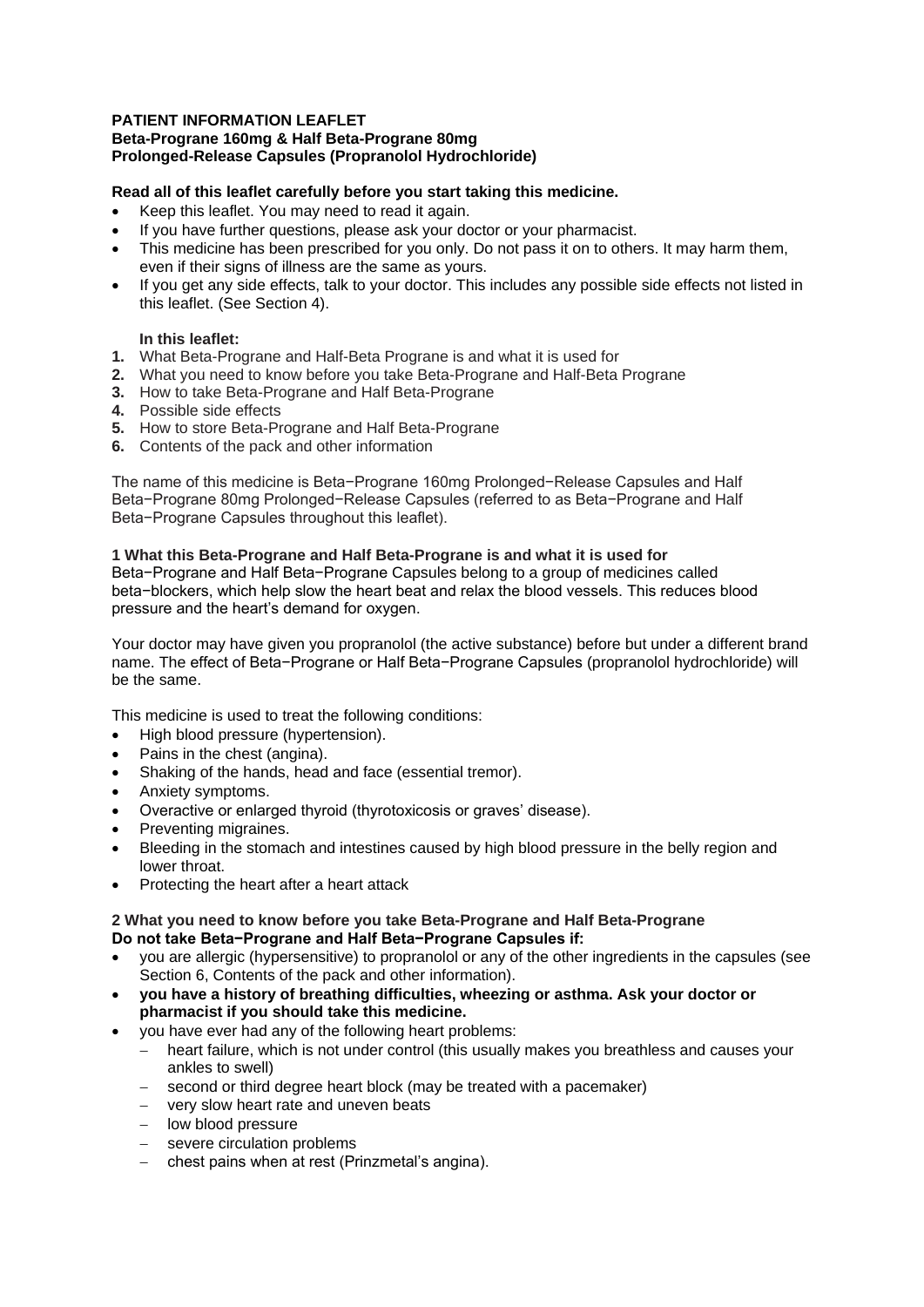- you are prone to having a lack of glucose in the bloodstream (hypoglycaemia). This is more likely if you have not eaten for a long time, you have a poor diet, chronic liver disease, diabetes or you are taking certain medicines.
- you have more acid than normal in your blood (metabolic acidosis).
- have untreated tumour in inner part of the adrenal gland (phaeochromocytoma).

## **Warnings and precautions**

Talk to your doctor before taking Beta-Prograne and Half Beta-Prograne Capsules if:

- your heart has difficulty pumping blood around your body (low cardiac reserve), you have controlled heart failure or a slow heart beat.
- you have poor blood circulation.
- you have diabetes. This medicine may block the signs and symptoms of low blood sugar levels (hypoglycaemia).
- you have an irregular heart beat (first degree heart block).
- you have any kidney or liver problems.
- you have a history of severe allergic reaction which can cause difficulty in breathing or dizziness (anaphylactic reaction).
- you have thyrotoxicosis (a condition caused by an overactive thyroid gland). Your medicine may mask the symptoms of thyrotoxicosis.
- you are elderly, as you may need to start on a lower dose.

## **If any of the conditions listed under `Do not take' or `Warnings and precautions' apply to you, please contact your doctor or pharmacist.**

# **Other medicines and Beta-Prograne and Half Beta-Prograne**

Please inform your doctor or pharmacist if you are taking or have recently taken any other medicines, including medicines obtained without prescription. This is because some medicines may affect the way Beta−Prograne and Half Beta−Prograne Capsules work and some medicines can have an effect on this medicine. In particular, tell your doctor if you are taking any of the following:

- Cimetidine, for stomach ulcers and indigestion.
- Rifampicin, antibiotic used for various infections, in particular tuberculosis.
- Alcohol (see heading below `Beta-Prograne and Half Beta-Prograne with Alcohol').
- Adrenaline or noradrenaline, for emergency treatment of an allergic reaction (anaphylaxis) or if the heart stops (cardiac arrest).
- Amphetamines, for tiredness, phenylephrine\*, used in eye drop solutions and phenylpropanolamine\*, for the relief of cold symptoms (\*widely used in medicines purchased over the counter). Other sympathomimetic amines drugs such as salbutamol and isoprenaline, for asthma.
- Medicines for heart failure such as digoxin (digitalis glycosides).
- Ergotamine, dihydroergotamine or rizatriptan, for migraine.
- Indomethacin, for arthritis and other prostaglandin inhibiting drugs for pain and inflammation, such as ibuprofen.
- Medicines for irregular heart beat, such as lignocaine, lidocaine, disopyramide, amiodarone, procainamide, quinidine and propafenone.
- Nifedipine, nisoldipine, nicardipine, isradipine and lacidipine, for high blood pressure and chest pains (hypertension and angina).
- Other medicines for high blood pressure. such as guanethidine, reserpine, diuretics, such as water tablets and vasodilators, such as diazoxide
- Chlorpromazine for anxiety, feeling sick (nausea), being sick (vomiting) or mental disorders and other phenothiazines, such as thioridazine.
- Theophylline used to treat asthma.
- Warfarin used to thin the blood.
- Clonidine, for high blood pressure and migraine. If you are taking clonidine and Beta−Prograne or Half Beta−Prograne Capsules together, do not stop taking clonidine unless your doctor tells you to do so. If you have to stop taking clonidine, your doctor will give you careful instructions about how to do it.
- Verapamil or diltiazem, medicines for high blood pressure or chest pains (angina).
- Medicines for the treatment of diabetes, such as insulin and metformin.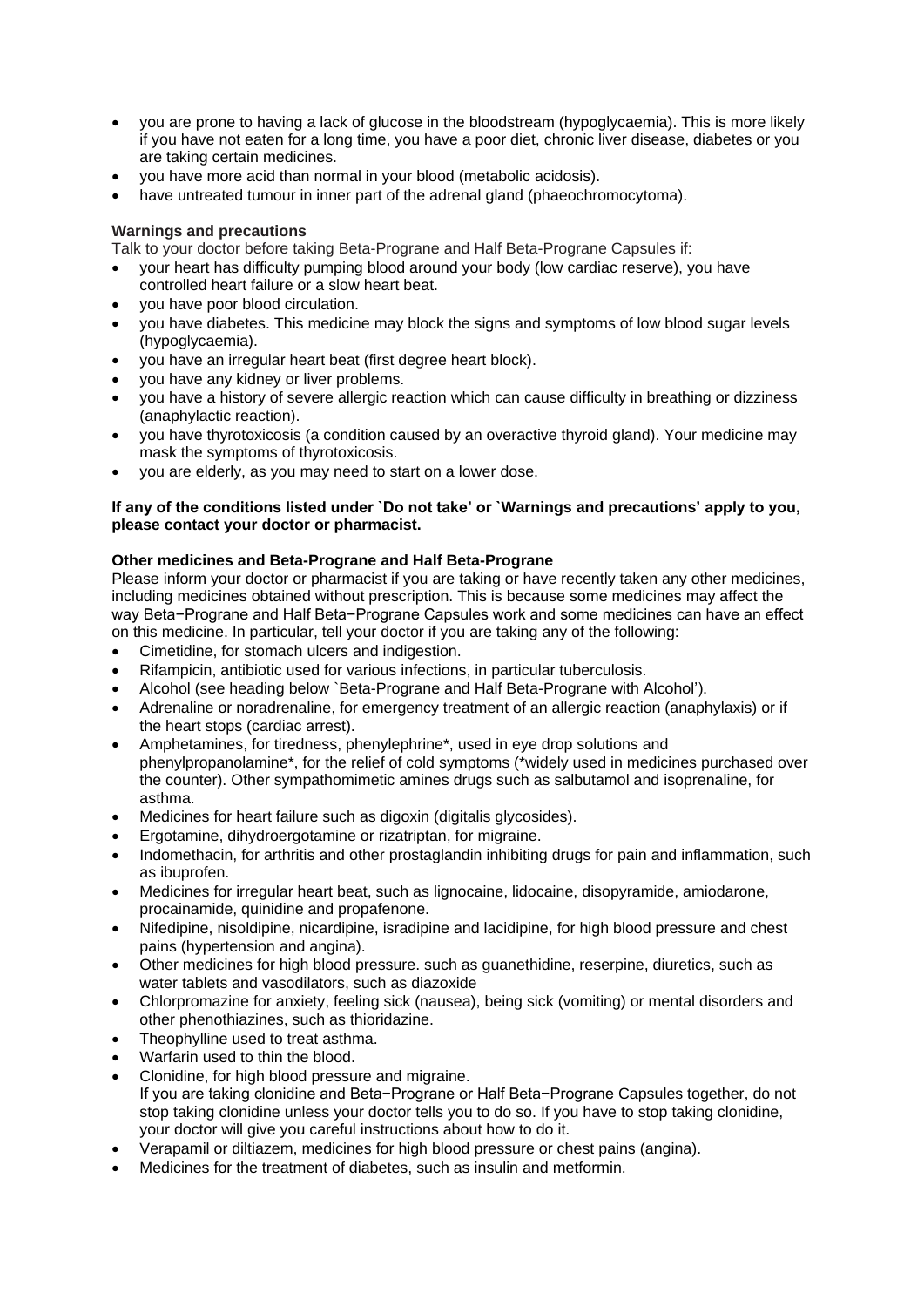### **Having an anaesthetic or laboratory test**

You must tell the medical staff that you are taking Beta−Prograne or Half Beta−Prograne Capsules if you are going to have surgery under anaesthetic or a laboratory test.

- **Anaesthetics −** Anaesthetics may interfere with this medicine and cause low blood pressure (hypotension).
- **Laboratory tests −** This medicine may interfere with the results obtained.

### **Beta-prograne and Half Beta-Prograne with Alcohol**

It is recommended that you do not drink alcohol whilst being treated with Beta−Prograne or Half Beta−Prograne Capsules as it may affect how this medicine works.

### **Pregnancy and breast−feeding**

If you are pregnant or thinking of becoming pregnant, you should not take this medicine, unless considered essential by your doctor.

If you are breast−feeding, you should not take this medicine.

### **Driving or using machinery**

Beta−Prograne and Half Beta−Prograne Capsules are unlikely to affect your ability to drive or operate machinery.

Occasionally you may feel a bit dizzy or more tired than normal. If this happens, do not drive or operate machinery and consult your doctor or pharmacist.

### **Important Information about the ingredients**

These capsules contain the ingredient **sulphur dioxide**, which on rare occasions, may cause severe allergic reactions and difficulty in breathing or wheezing.

These capsules contain **sucrose.** If you have been told by your doctor that you have an intolerance to some sugars, contact your doctor before taking this medicinal product.

#### **3 How to take Beta-Prograne and Half Beta-Prograne Always take this medicine exactly as your doctor has told you. Check with your doctor or pharmacist if you are not sure.**

- These capsules are to be swallowed whole with a glass of water, do not open or chew the capsules.
- Each capsule should be taken at a regular time each day (morning or evening), unless instructed differently.

### **Warning for diabetics**

### **Diabetics should not go for long periods without food whilst taking Beta−Prograne or Half Beta−Prograne Capsules. Ask your doctor for advice if you have missed several meals for any reason.**

One of the actions of this medicine is to slow the heart. This could mask an increase in the heart rate which may be a warning sign of low blood sugar levels (hypoglycaemia). In addition, it may delay the recovery of blood glucose to normal levels after taking insulin.

### **Adults**

The doses stated below are guidelines only. You should always take this medicine as prescribed by your doctor.

The usual daily dosages for an adult are:

**High blood pressure (hypertension):** the usual dose is 160 mg a day. Your doctor may decide to increase this dose.

**Chest pain (angina):** the usual dose is 80 mg to 240 mg a day.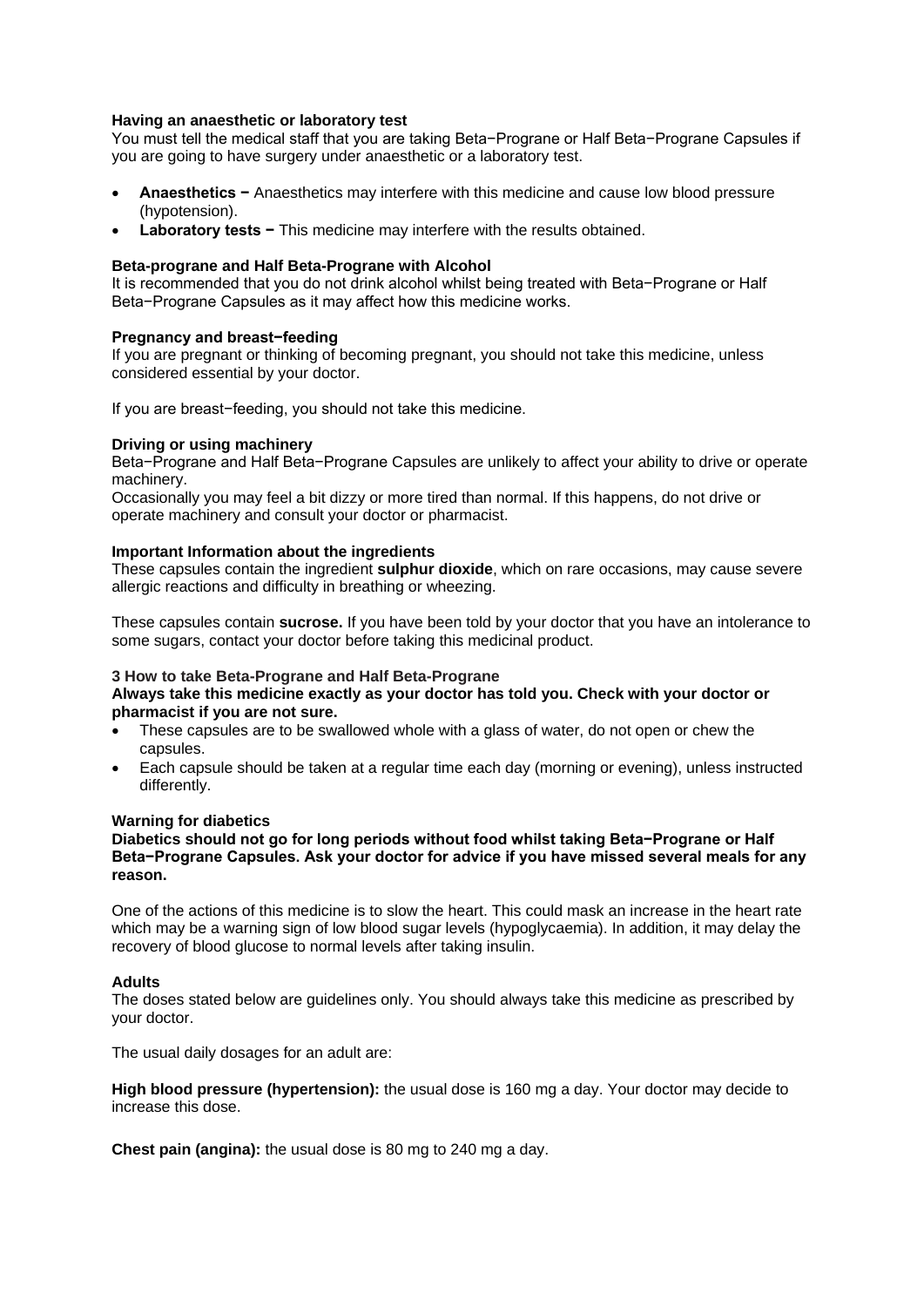## **To protect the heart after a heart attack:** the usual dose is 160 mg a day.

**To prevent migraine:** the usual dose is 80 mg to 240 mg a day.

**Essential tremor:** the usual dose is 80 mg to 240 mg a day.

**Anxiety:** the usual dose is 80 mg to 240 mg a day.

**Thyroid conditions (such as thyrotoxicosis):** the usual dose is 80 mg to 240 mg a day.

### **Prevention of bleeding in the food pipe (oesophagus) caused by high blood pressure in the liver:** the usual dose is 80 mg to 320 mg a day.

### **Elderly people**

If you are an elderly person, your doctor may decide to start you on a lower dose.

### **Children**

**Beta−Prograne 160mg Capsules and Half Beta−Prograne 80mg Capsules should not be given to children.**

### **If you forget to take your Beta−Prograne or Half Beta−Prograne Capsules**

Continue with the normal dose as soon as you remember, unless it is nearly time for your next dose. If you miss a dose do not take a double dose to make up for the dose you have missed.

### **If you have taken more Beta−Prograne or Half Beta−Prograne Capsules than recommended**

You should immediately call your doctor or go to the nearest hospital casualty department. Take with you any remaining medicine, the original carton and the label so that the medicine can be identified.

### **Do not stop taking Beta−Prograne or Half Beta−Prograne Capsules without your doctor's advice**

It could be dangerous. Continue to take this medicine for as long as the doctor has told you to. Your doctor will gradually reduce your dose before you stop taking this medicine.

### **4 Possible side effects**

Beta−Prograne and Half Beta−Prograne Capsules are usually well tolerated. However like all medicines they can cause side effects in some patients, particularly when treatment is first started.

### **Contact your doctor immediately if you have the following symptoms:**

- Slow heart beat and low blood pressure causing dizziness, light-headedness, fainting or blurred vision These may be symptoms of intolerance to the medicine
- Difficulty in breathing. This is more likely if you have asthma or a history of asthmatic problems

## **Common side effects** (affects less than 1 in 10 people)

- Feeling tired (often transient)
- Slow heart rate
- Cold hands and feet
- Poor blood circulation which makes the toes and fingers numb and pale (Raynaud's syndrome)
- Disturbed sleep or nightmares

## **Uncommon side effects** (affects less than 1 in 100 people)

- Feeling sick (nausea)
- Being sick (vomiting)
- Diarrhoea

## **Rare side effects** (affects less than 1 in 1,000 people)

- **•** Dizziness
- Reduction in blood platelets, which increases the risk of bleeding or bruising
- Worsening of heart failure, which can cause shortness of breath or ankle swelling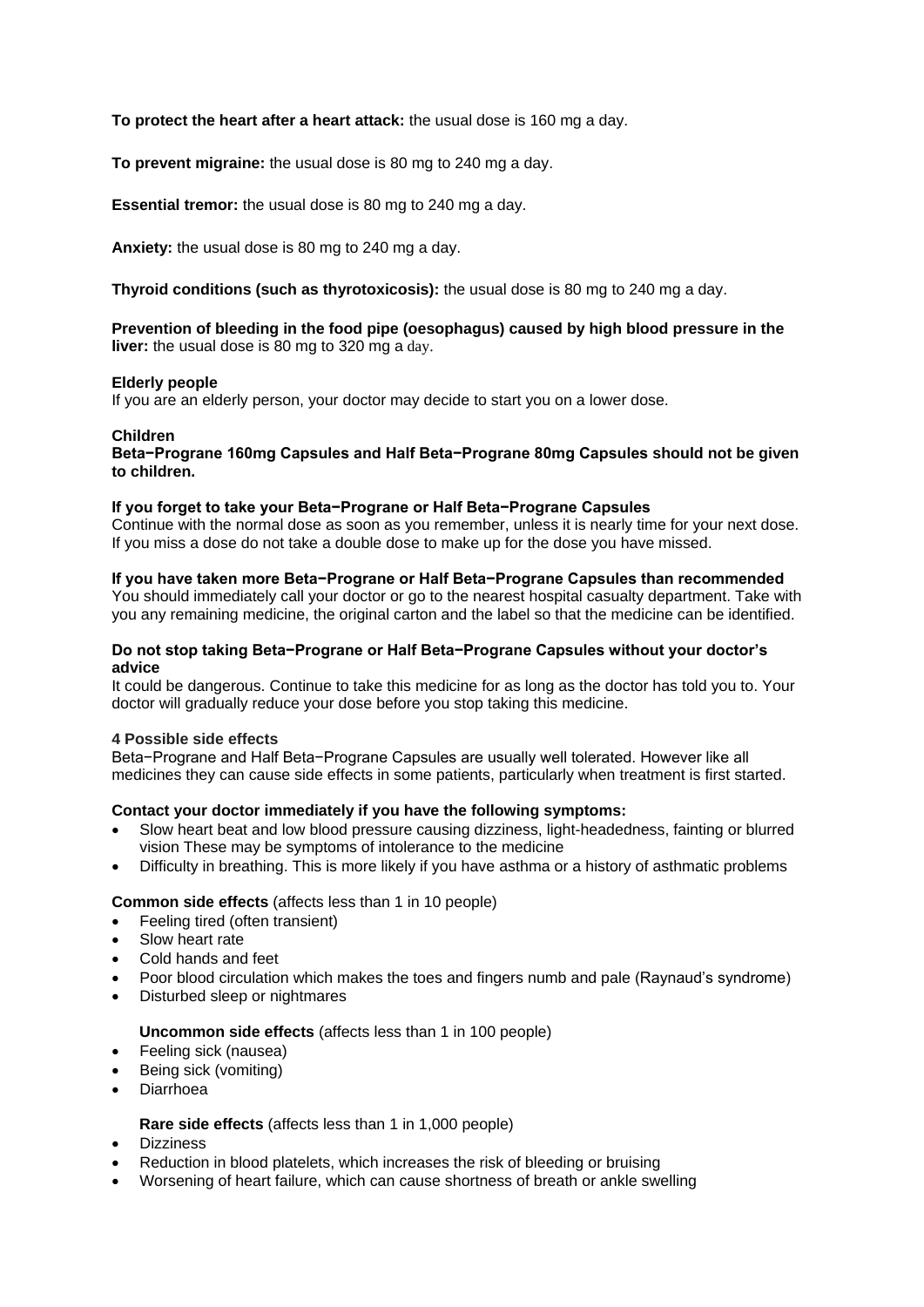- Start of heart block, which may cause an abnormal heart beat, dizziness, tiredness or fainting
- Low blood pressure especially when going from sitting or lying position to standing up, which may cause light-headedness, fainting or dizziness
- Worsening of pain and/or cramping in the lower leg (intermittent claudication)
- Seeing or hearing things that are not real (hallucinations or psychosis)
- Mood changes
- **Confusion**
- Purplish marks on your skin
- Hair loss
- Common skin condition known as psoriasis, which causes scaly pink patches or worsening of the condition
- Skin rashes
- Tingling or numbness in the hands or feet
- Dry eyes
- Disturbances of vision

# **Very rare side effects** (affects less than 1 in 10,000 people)

- Low levels of sugar in the blood (hypoglycaemia). This can happen in people with or without diabetes. This includes infants, children, elderly people, people on artificial kidneys (haemodialysis) or people taking medicines for diabetes. It may also happen if you are fasting or in people with long-term liver disease
- Increase in ANA (Antinuclear Antibodies detected through blood test)
- Severe muscle weakness or worsening of the condition (myasthenia gravis)

# **Reporting of side effects**

If you get any side effects, talk to your doctor, pharmacist or nurse. This includes any possible side effects not listed in this leaflet. You can also report side effects directly via HPRA Pharmacovigilance, Earlsfort Terrace, IRL – Dublin 2; Tel +353 1 6764971; Fax +353 1 6762517. Website: [www.hpra.ie;](http://www.hpra.ie/) Email: [medsafety@hpra.ie.](mailto:medsafety@hpra.ie) By reporting side effects you can help provide more information on the safety of this medicine.

## **5 How to store**

Keep out of sight and reach of children. Store below 25°C. Store in the original package.

Do not use Beta−Prograne and Half Beta−Prograne Capsules after the expiry date, which is stated on the carton after EXP. The expiry date refers to the last day of that month.

Do not throw away any medicines via wastewater or household waste. Ask your pharmacist how to throw away medicines you no longer use. These measures will help to protect the environment.

## **6 Further information**

## **What Beta-Prograne and Half Beta-Prograne Capsules contain:**

- Active substance: 80mg or 160mg propranolol hydrochloride,
- Other ingredients; neutral microgranules (maize starch, sucrose), povidone, ethylcellulose, talc, gelatine, titanium dioxide (E171) and sulphur dioxide).

## **What Beta−Prograne and Half Beta−Prograne Capsules look like and the contents of the pack:**

- Beta-Prograne 160mg Prolonged Release Capsules: White opaque size 2 hard gelatin capsules containing white microgranules. (Product Authorisation22720/002/001)
- Half Beta-Prograne 80mg Prolonged Release Capsules: Transparent gelatin capsules with a white cap, containing white microgranules. (Product Authorisation22720/002/002).

## **What Beta−Prograne and Half Beta−Prograne Capsules look like and the contents of the pack:**